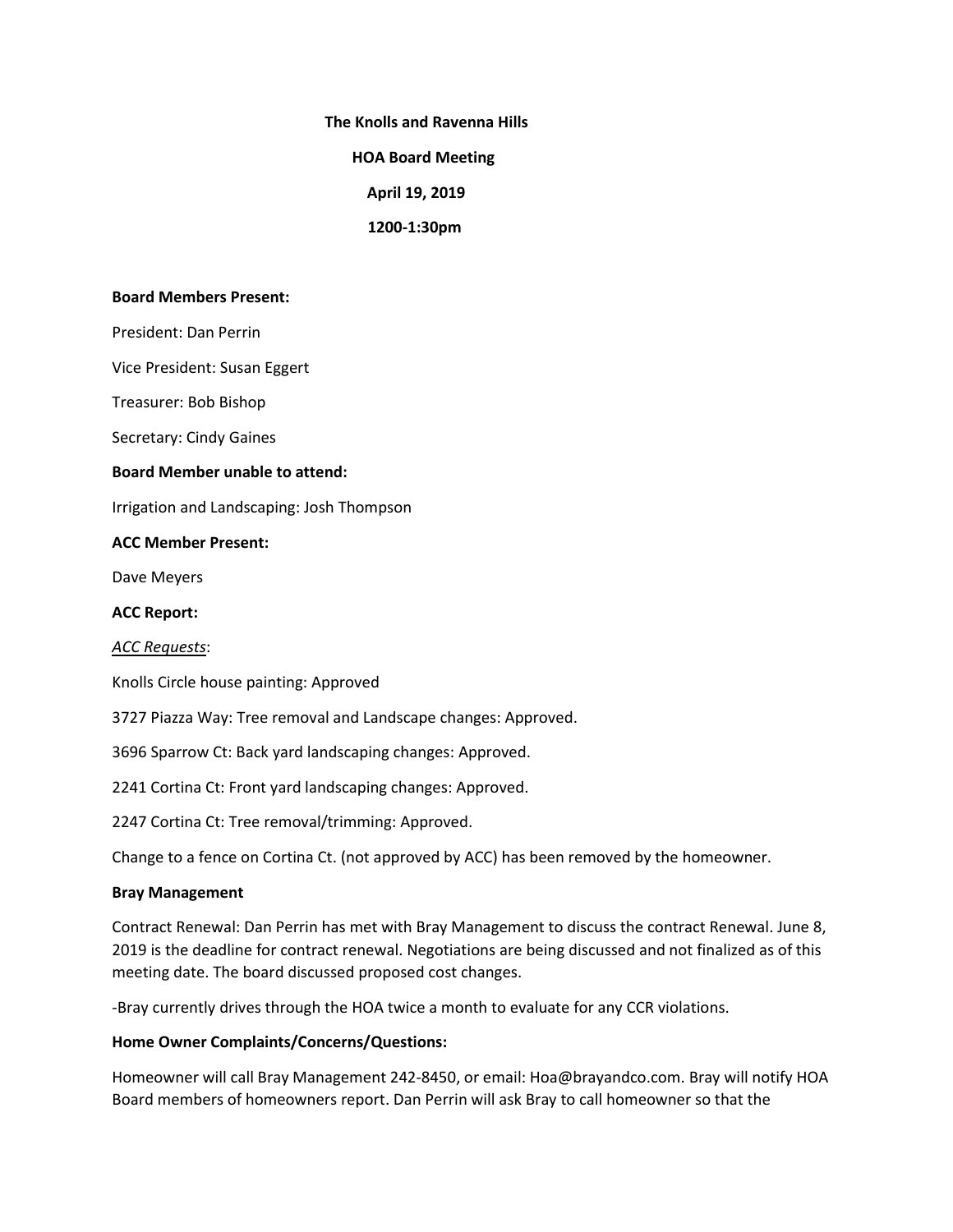homeowner knows the Board has been notified. Bray will then notify the homeowner of the HOA Board decision. The Board is planning for this to be done in a timely matter.

# **Treasurer Report:**

Ravenna Hills and The Knolls budget is on track, doing well. Expenses are below what was budgeted. One reason is that snow removal was less this winter from what was budgeted.

The March 31, 2019 Financial Statement: is posted on the Bray Management web site.

Homeowners with overdue HOA fees:

Ravenna Hills --- there are 2 homeowners.

The Knolls---there are 3 homeowners.

Les McPherson (accountant for HOA), will notify the homeowners about past dues.

# **Irrigation/Landscaping**

-To improve homeowner communication; there will now be signs posted at each of The Knolls entrances when the irrigation system is off for repairs. E&L Signs Company has completed two signs:

"IRRIGATION OFF FOR REPAIRS", and the Cost was \$40.

-Tree treatment of the pine trees completed in common areas by T4 Trees.

-Fence painting: Dan Perrin is in the process of talking to painting companies about cost of fence painting for individual homeowners. Fence paint color is: Monument.

-Cement lawn edging around 12/16 homes on Cortina Ct. - Update: Project will tentatively begin late July or early August. This project is at the homeowners expenses.

# **RAVENNA HILLS AND BOOKCLIFF GARDENS**

# *-A post card was mailed to all Ravenna Hills homeowners with contact information for Bookcliff Gardens.*

*Homeowners are to call Dan Perrin 970-270-8428 or email: [ddperrin66@gmail.com,](mailto:ddperrin66@gmail.com) for landscaping/irrigation concerns.*

# *For irrigation emergency after hours or trouble getting ahold of Dan Perrin. Call Bray Management: 970-242-8450.*

# **CCR's**

-Susan Eggert will take the lead on this issue. She will inquire about the hiring of an attorney to review/redo the CCRs for The Knolls and Ravenna Hills.